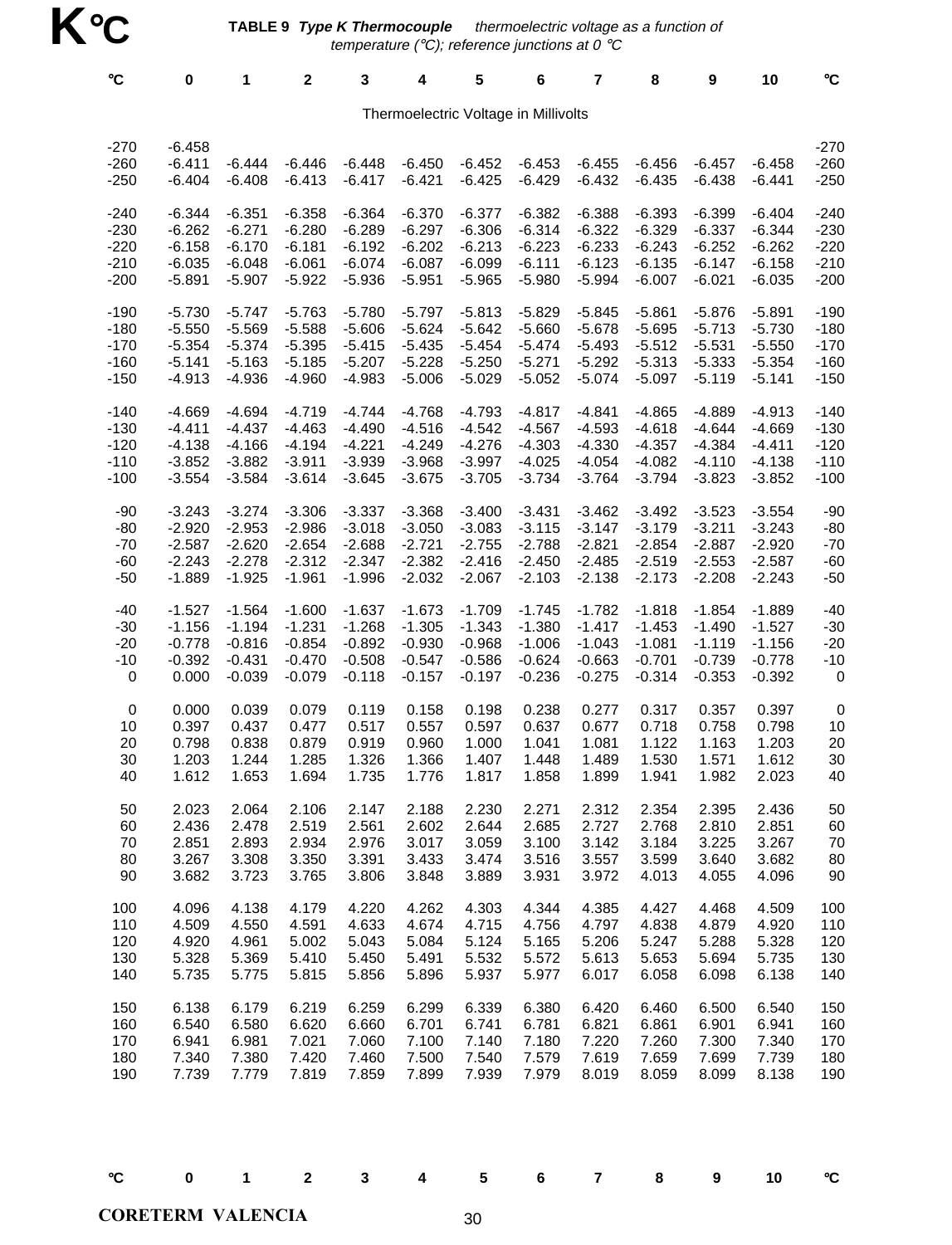**TABLE 9 Type K Thermocouple** - thermoelectric voltage as a function of temperature ( $^{\circ}$ C); reference junctions at 0  $^{\circ}$ C

**K**°**C**

| °C                              | 0                                              | 1                                              | $\mathbf 2$                                                                                                                               | 3                                                                                                                                                                     | 4                              | 5                                    | 6                                                     | 7                                    | 8                                                                | 9                                                                | 10                                             | °C                              |
|---------------------------------|------------------------------------------------|------------------------------------------------|-------------------------------------------------------------------------------------------------------------------------------------------|-----------------------------------------------------------------------------------------------------------------------------------------------------------------------|--------------------------------|--------------------------------------|-------------------------------------------------------|--------------------------------------|------------------------------------------------------------------|------------------------------------------------------------------|------------------------------------------------|---------------------------------|
|                                 |                                                |                                                |                                                                                                                                           |                                                                                                                                                                       |                                | Thermoelectric Voltage in Millivolts |                                                       |                                      |                                                                  |                                                                  |                                                |                                 |
| 200                             | 8.138                                          | 8.178                                          | 8.218                                                                                                                                     | 8.258                                                                                                                                                                 | 8.298                          | 8.338                                | 8.378                                                 | 8.418                                | 8.458                                                            | 8.499                                                            | 8.539                                          | 200                             |
| 210                             | 8.539                                          | 8.579                                          | 8.619                                                                                                                                     | 8.659                                                                                                                                                                 | 8.699                          | 8.739                                | 8.779                                                 | 8.819                                | 8.860                                                            | 8.900                                                            | 8.940                                          | 210                             |
| 220                             | 8.940                                          | 8.980                                          | 9.020                                                                                                                                     | 9.061                                                                                                                                                                 | 9.101                          | 9.141                                | 9.181                                                 | 9.222                                | 9.262                                                            | 9.302                                                            | 9.343                                          | 220                             |
| 230                             | 9.343                                          | 9.383                                          | 9.423                                                                                                                                     | 9.464                                                                                                                                                                 | 9.504                          | 9.545                                | 9.585                                                 | 9.626                                | 9.666                                                            | 9.707                                                            | 9.747                                          | 230                             |
| 240                             | 9.747                                          | 9.788                                          | 9.828                                                                                                                                     | 9.869                                                                                                                                                                 | 9.909                          | 9.950                                | 9.991                                                 | 10.031                               | 10.072                                                           | 10.113                                                           | 10.153                                         | 240                             |
| 250                             | 10.153                                         | 10.194                                         | 10.235                                                                                                                                    | 10.276                                                                                                                                                                | 10.316                         | 10.357                               | 10.398                                                | 10.439                               | 10.480                                                           | 10.520                                                           | 10.561                                         | 250                             |
| 260                             | 10.561                                         | 10.602                                         | 10.643                                                                                                                                    | 10.684                                                                                                                                                                | 10.725                         | 10.766                               | 10.807                                                | 10.848                               | 10.889                                                           | 10.930                                                           | 10.971                                         | 260                             |
| 270                             | 10.971                                         | 11.012                                         | 11.053                                                                                                                                    | 11.094                                                                                                                                                                | 11.135                         | 11.176                               | 11.217                                                | 11.259                               | 11.300                                                           | 11.341                                                           | 11.382                                         | 270                             |
| 280                             | 11.382                                         | 11.423                                         | 11.465                                                                                                                                    | 11.506                                                                                                                                                                | 11.547                         | 11.588                               | 11.630                                                | 11.671                               | 11.712                                                           | 11.753                                                           | 11.795                                         | 280                             |
| 290                             | 11.795                                         | 11.836                                         | 11.877                                                                                                                                    | 11.919                                                                                                                                                                | 11.960                         | 12.001                               | 12.043                                                | 12.084                               | 12.126                                                           | 12.167                                                           | 12.209                                         | 290                             |
| 300                             | 12.209                                         | 12.250                                         | 12.291                                                                                                                                    | 12.333                                                                                                                                                                | 12.374                         | 12.416                               | 12.457                                                | 12.499                               | 12.540                                                           | 12.582                                                           | 12.624                                         | 300                             |
| 310                             | 12.624                                         | 12.665                                         | 12.707                                                                                                                                    | 12.748                                                                                                                                                                | 12.790                         | 12.831                               | 12.873                                                | 12.915                               | 12.956                                                           | 12.998                                                           | 13.040                                         | 310                             |
| 320                             | 13.040                                         | 13.081                                         | 13.123                                                                                                                                    | 13.165                                                                                                                                                                | 13.206                         | 13.248                               | 13.290                                                | 13.331                               | 13.373                                                           | 13.415                                                           | 13.457                                         | 320                             |
| 330                             | 13.457                                         | 13.498                                         | 13.540                                                                                                                                    | 13.582                                                                                                                                                                | 13.624                         | 13.665                               | 13.707                                                | 13.749                               | 13.791                                                           | 13.833                                                           | 13.874                                         | 330                             |
| 340                             | 13.874                                         | 13.916                                         | 13.958                                                                                                                                    | 14.000                                                                                                                                                                | 14.042                         | 14.084                               | 14.126                                                | 14.167                               | 14.209                                                           | 14.251                                                           | 14.293                                         | 340                             |
| 350                             | 14.293                                         | 14.335                                         | 14.377                                                                                                                                    | 14.419                                                                                                                                                                | 14.461                         | 14.503                               | 14.545                                                | 14.587                               | 14.629                                                           | 14.671                                                           | 14.713                                         | 350                             |
| 360                             | 14.713                                         | 14.755                                         | 14.797                                                                                                                                    | 14.839                                                                                                                                                                | 14.881                         | 14.923                               | 14.965                                                | 15.007                               | 15.049                                                           | 15.091                                                           | 15.133                                         | 360                             |
| 370                             | 15.133                                         | 15.175                                         | 15.217                                                                                                                                    | 15.259                                                                                                                                                                | 15.301                         | 15.343                               | 15.385                                                | 15.427                               | 15.469                                                           | 15.511                                                           | 15.554                                         | 370                             |
| 380                             | 15.554                                         | 15.596                                         | 15.638                                                                                                                                    | 15.680                                                                                                                                                                | 15.722                         | 15.764                               | 15.806                                                | 15.849                               | 15.891                                                           | 15.933                                                           | 15.975                                         | 380                             |
| 390                             | 15.975                                         | 16.017                                         | 16.059                                                                                                                                    | 16.102                                                                                                                                                                | 16.144                         | 16.186                               | 16.228                                                | 16.270                               | 16.313                                                           | 16.355                                                           | 16.397                                         | 390                             |
| 400                             | 16.397                                         | 16.439                                         | 16.482                                                                                                                                    | 16.524                                                                                                                                                                | 16.566                         | 16.608                               | 16.651                                                | 16.693                               | 16.735                                                           | 16.778                                                           | 16.820                                         | 400                             |
| 410                             | 16.820                                         | 16.862                                         | 16.904                                                                                                                                    | 16.947                                                                                                                                                                | 16.989                         | 17.031                               | 17.074                                                | 17.116                               | 17.158                                                           | 17.201                                                           | 17.243                                         | 410                             |
| 420                             | 17.243                                         | 17.285                                         | 17.328                                                                                                                                    | 17.370                                                                                                                                                                | 17.413                         | 17.455                               | 17.497                                                | 17.540                               | 17.582                                                           | 17.624                                                           | 17.667                                         | 420                             |
| 430                             | 17.667                                         | 17.709                                         | 17.752                                                                                                                                    | 17.794                                                                                                                                                                | 17.837                         | 17.879                               | 17.921                                                | 17.964                               | 18.006                                                           | 18.049                                                           | 18.091                                         | 430                             |
| 440                             | 18.091                                         | 18.134                                         | 18.176                                                                                                                                    | 18.218                                                                                                                                                                | 18.261                         | 18.303                               | 18.346                                                | 18.388                               | 18.431                                                           | 18.473                                                           | 18.516                                         | 440                             |
| 450                             | 18.516                                         | 18.558                                         | 18.601                                                                                                                                    | 18.643                                                                                                                                                                | 18.686                         | 18.728                               | 18.771                                                | 18.813                               | 18.856                                                           | 18.898                                                           | 18.941                                         | 450                             |
| 460                             | 18.941                                         | 18.983                                         | 19.026                                                                                                                                    | 19.068                                                                                                                                                                | 19.111                         | 19.154                               | 19.196                                                | 19.239                               | 19.281                                                           | 19.324                                                           | 19.366                                         | 460                             |
| 470                             | 19.366                                         | 19.409                                         | 19.451                                                                                                                                    | 19.494                                                                                                                                                                | 19.537                         | 19.579                               | 19.622                                                | 19.664                               | 19.707                                                           | 19.750                                                           | 19.792                                         | 470                             |
| 480                             | 19.792                                         | 19.835                                         | 19.877                                                                                                                                    | 19.920                                                                                                                                                                | 19.962                         | 20.005                               | 20.048                                                | 20.090                               | 20.133                                                           | 20.175                                                           | 20.218                                         | 480                             |
| 490                             | 20.218                                         | 20.261                                         | 20.303                                                                                                                                    | 20.346                                                                                                                                                                | 20.389                         | 20.431                               | 20.474                                                | 20.516                               | 20.559                                                           | 20.602                                                           | 20.644                                         | 490                             |
| 500<br>510<br>520<br>530<br>540 | 20.644<br>21.071<br>21.497<br>21.924<br>22,350 | 20.687<br>21.113<br>21.540<br>22.393           | 20.730<br>21.156<br>21.582<br>21.966 22.009 22.052 22.094 22.137 22.179 22.222 22.265 22.307<br>22.435 22.478 22.521 22.563 22.606 22.649 | 20.772<br>21.199<br>21.625                                                                                                                                            | 20.815<br>21.241<br>21.668     | 20.857<br>21.284<br>21.710           | 20.900<br>21.326<br>21.753                            | 20.943<br>21.369<br>21.796           | 20.985<br>21.412<br>21.838<br>22.691                             | 21.028<br>21.454<br>21.881<br>22.734                             | 21.071<br>21.497<br>21.924<br>22.350<br>22.776 | 500<br>510<br>520<br>530<br>540 |
| 550<br>560<br>570<br>580<br>590 | 22.776<br>23.203<br>23.629<br>24.055<br>24.480 | 22.819<br>23.245<br>23.671<br>24.097<br>24.523 |                                                                                                                                           | 22.862 22.904 22.947 22.990 23.032 23.075 23.117<br>23.288 23.331<br>23.714 23.757 23.799 23.842 23.884 23.927<br>24.140 24.182 24.225 24.267<br>24.565 24.608 24.650 |                                | 23.373 23.416 23.458 23.501          | 24.693 24.735                                         | 24.310 24.353<br>24.778              | 23.544 23.586<br>24.820                                          | 23.160<br>23.970 24.012 24.055<br>24.395 24.438 24.480<br>24.863 | 23.203<br>23.629<br>24.905                     | 550<br>560<br>570<br>580<br>590 |
| 600<br>610<br>620<br>630<br>640 | 24.905<br>25.330<br>25.755<br>26.179<br>26.602 | 24.948<br>25.373<br>25.797<br>26.221<br>26.644 | 24.990<br>25.415<br>26.687                                                                                                                | 25.033 25.075<br>25.458<br>25.840 25.882 25.924 25.967<br>26.263 26.306 26.348 26.390<br>26.729 26.771                                                                | 25.500                         | 25.118<br>25.543                     | 25.160<br>25.585<br>26.009<br>26.433<br>26.814 26.856 | 25.203<br>25.627<br>26.475<br>26.898 | 25.245<br>25.670<br>26.052 26.094<br>26.517<br>26.940            | 25.288<br>25.712<br>26.136<br>26.560<br>26.983 27.025            | 25.330<br>25.755<br>26.179<br>26.602           | 600<br>610<br>620<br>630<br>640 |
| 650<br>660<br>670<br>680<br>690 | 27.025<br>27.447<br>27.869<br>28.289<br>28.710 | 27.067<br>27.489<br>27.911<br>28.332           | 27.109<br>27.531<br>27.953<br>28.752 28.794 28.835 28.877 28.919 28.961                                                                   | 27.995<br>28.374 28.416 28.458 28.500 28.542 28.584 28.626                                                                                                            | 27.152 27.194 27.236<br>28.037 | 27.574 27.616 27.658<br>28.079       | 27.278<br>27.700<br>28.121                            | 27.320<br>27.742<br>28.163           | 27.363<br>27.784 27.826<br>28.205<br>29.003 29.045 29.087 29.129 | 27.405<br>28.247<br>28.668                                       | 27.447<br>27.869<br>28.289<br>28.710           | 650<br>660<br>670<br>680<br>690 |

°**C 0 1 2 3 4 5 6 7 8 9 10** °**C**

**CORETERM VALENCIA**

 $31$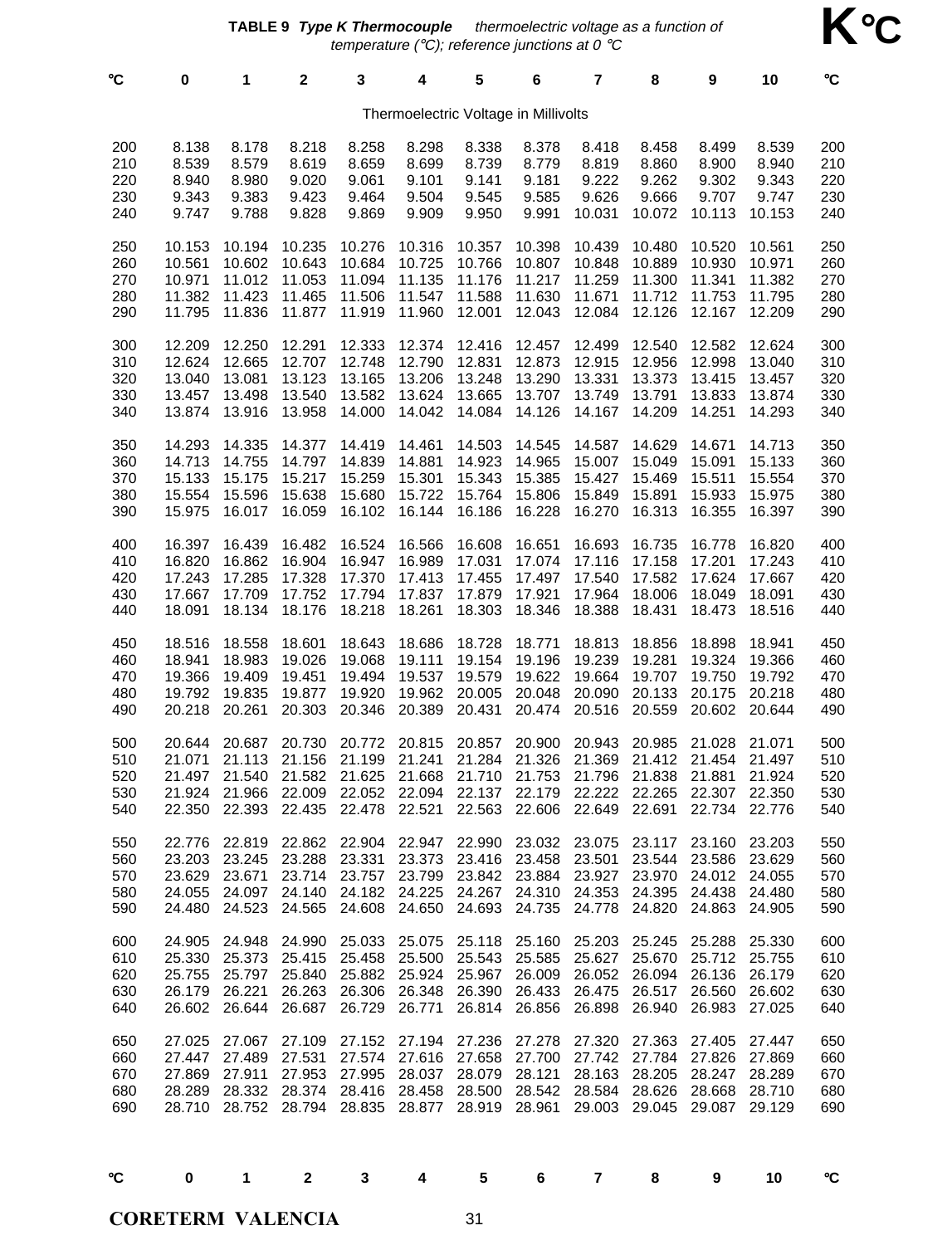**TABLE 9 Type K Thermocouple** - thermoelectric voltage as a function of temperature ( $^{\circ}$ C); reference junctions at 0  $^{\circ}$ C

| °C                                   | $\mathbf 0$                                    | 1                                                         | $\mathbf{2}$                                                      | $\mathbf 3$                                            | 4                                                                        | 5                                              | 6                                              | 7                                              | 8                                              | 9                                                                                                                                                                                          | 10                                             | °C                                   |
|--------------------------------------|------------------------------------------------|-----------------------------------------------------------|-------------------------------------------------------------------|--------------------------------------------------------|--------------------------------------------------------------------------|------------------------------------------------|------------------------------------------------|------------------------------------------------|------------------------------------------------|--------------------------------------------------------------------------------------------------------------------------------------------------------------------------------------------|------------------------------------------------|--------------------------------------|
|                                      |                                                |                                                           |                                                                   |                                                        | Thermoelectric Voltage in Millivolts                                     |                                                |                                                |                                                |                                                |                                                                                                                                                                                            |                                                |                                      |
| 700<br>710<br>720<br>730<br>740      | 29.129<br>29.548<br>29.965<br>30.382<br>30.798 | 29.171<br>29.589<br>30.007<br>30.424<br>30.840            | 29.213<br>29.631<br>30.049<br>30.466<br>30.881                    | 29.255<br>29.673<br>30.090<br>30.923                   | 29.297<br>29.715<br>30.132<br>30.507 30.549<br>30.964                    | 29.338<br>29.757<br>30.174<br>30.590<br>31.006 | 29.380<br>29.798<br>30.216<br>30.632<br>31.047 | 29.422<br>29.840<br>30.257<br>30.674<br>31.089 | 29.464<br>29.882<br>30.299<br>30.715           | 29.506<br>29.924<br>30.341<br>30.757<br>31.130 31.172                                                                                                                                      | 29.548<br>29.965<br>30.382<br>30.798<br>31.213 | 700<br>710<br>720<br>730<br>740      |
| 750<br>760<br>770<br>780<br>790      | 31.213<br>31.628<br>32.041<br>32.453<br>32.865 | 31.255<br>31.669<br>32.082<br>32.495<br>32.906            | 31.296<br>31.710<br>32.124<br>32.536<br>32.947 32.988             | 31.338<br>31.752 31.793<br>32.165<br>32.577            | 31.379<br>32.206<br>32.618<br>33.029                                     | 31.421<br>31.834<br>32.247<br>32.659<br>33.070 | 31.462<br>31.876<br>32.289<br>32.700<br>33.111 | 31.504<br>31.917<br>32.330<br>32.742<br>33.152 | 31.545<br>31.958<br>32.371<br>32.783<br>33.193 | 31.586<br>32.000<br>32.412<br>32.824<br>33.234                                                                                                                                             | 31.628<br>32.041<br>32.453<br>32.865<br>33.275 | 750<br>760<br>770<br>780<br>790      |
| 800<br>810<br>820<br>830<br>840      | 33.275<br>33.685<br>34.093<br>34.501<br>34.908 | 33.316<br>33.726<br>34.134<br>34.542<br>34.948            | 33.357<br>33.767<br>34.175<br>34.582<br>34.989                    | 33.398<br>33.808<br>34.216<br>34.623<br>35.029         | 33.439<br>33.848<br>34.257<br>34.664<br>35.070                           | 33.480<br>33.889<br>34.297<br>34.704<br>35.110 | 33.521<br>33.930<br>34.338<br>34.745<br>35.151 | 33.562<br>33.971<br>34.379<br>34.786<br>35.192 | 33.603<br>34.012<br>34.420<br>34.826<br>35.232 | 33.644<br>34.053<br>34.460<br>34.867<br>35.273                                                                                                                                             | 33.685<br>34.093<br>34.501<br>34.908<br>35.313 | 800<br>810<br>820<br>830<br>840      |
| 850<br>860<br>870<br>880<br>890      | 35.313<br>35.718<br>36.121<br>36.524<br>36.925 | 35.354<br>35.758<br>36.162<br>36.564<br>36.965            | 35.394<br>35.798<br>36.202<br>36.604<br>37.006                    | 35.435<br>35.839<br>36.242<br>36.644<br>37.046         | 35.475<br>35.879<br>36.282<br>36.685<br>37.086                           | 35.516<br>35.920<br>36.323<br>36.725<br>37.126 | 35.556<br>35.960<br>36.363<br>36.765<br>37.166 | 35.596<br>36.000<br>36.403<br>36.805<br>37.206 | 35.637<br>36.041<br>36.443<br>36.845<br>37.246 | 35.677<br>36.081<br>36.484<br>36.885<br>37.286                                                                                                                                             | 35.718<br>36.121<br>36.524<br>36.925<br>37.326 | 850<br>860<br>870<br>880<br>890      |
| 900<br>910<br>920<br>930<br>940      | 37.326<br>37.725<br>38.124<br>38.522<br>38.918 | 37.366<br>37.765<br>38.164<br>38.561<br>38.958            | 37.406<br>37.805<br>38.204<br>38.601<br>38.997                    | 37.446<br>37.845<br>38.243<br>38.641<br>39.037         | 37.486<br>37.885<br>38.283<br>38.680<br>39.076                           | 37.526<br>37.925<br>38.323<br>38.720<br>39.116 | 37.566<br>37.965<br>38.363<br>38.760<br>39.155 | 37.606<br>38.005<br>38.402<br>38.799<br>39.195 | 37.646<br>38.044<br>38.442<br>38.839<br>39.235 | 37.686<br>38.084<br>38.482<br>38.878<br>39.274                                                                                                                                             | 37.725<br>38.124<br>38.522<br>38.918<br>39.314 | 900<br>910<br>920<br>930<br>940      |
| 950<br>960<br>970<br>980<br>990      | 39.314<br>39.708<br>40.101<br>40.494<br>40.885 | 39.353<br>39.747<br>40.141<br>40.533<br>40.924            | 39.393<br>39.787<br>40.180<br>40.572<br>40.963                    | 39.432<br>39.826<br>40.219<br>40.611                   | 39.471<br>39.866<br>40.259<br>40.651<br>41.002 41.042                    | 39.511<br>39.905<br>40.298<br>40.690<br>41.081 | 39.550<br>39.944<br>40.337<br>40.729<br>41.120 | 39.590<br>39.984<br>40.376<br>40.768<br>41.159 | 39.629<br>40.023<br>40.415<br>41.198           | 39.669<br>40.062<br>40.455<br>40.807 40.846<br>41.237                                                                                                                                      | 39.708<br>40.101<br>40.494<br>40.885<br>41.276 | 950<br>960<br>970<br>980<br>990      |
| 1000<br>1010<br>1020<br>1030<br>1040 | 41.276<br>41.665<br>42.053                     | 41.315<br>41.704<br>42.092                                | 41.354<br>41.743 41.781<br>42.131                                 | 41.393<br>42.169                                       | 41.431<br>42.208                                                         | 41.470<br>41.820 41.859<br>42.247              | 41.509<br>41.898<br>42.286                     | 41.548<br>41.937<br>42.324                     | 41.587<br>41.976<br>42.363                     | 41.626<br>42.014<br>42.402<br>42.440 42.479 42.518 42.556 42.595 42.633 42.672 42.711 42.749 42.788 42.826<br>42.826 42.865 42.903 42.942 42.980 43.019 43.057 43.096 43.134 43.173 43.211 | 41.665<br>42.053<br>42.440                     | 1000<br>1010<br>1020<br>1030<br>1040 |
| 1050<br>1060<br>1070<br>1080<br>1090 | 43.211<br>43.978<br>44.359<br>44.740           | 43.250<br>44.016<br>44.397<br>44.778                      | 43.595 43.633 43.672 43.710 43.748 43.787<br>44.816 44.853 44.891 | 44.435 44.473 44.512                                   | 43.288 43.327 43.365 43.403 43.442 43.480<br>44.054 44.092 44.130 44.169 | 44.550<br>44.929                               | 43.825<br>44.207<br>44.588<br>44.967           | 44.245<br>44.626<br>45.005                     | 44.283<br>45.043                               | 43.518 43.557<br>43.863 43.901 43.940 43.978<br>44.321<br>44.664 44.702<br>45.081                                                                                                          | 43.595<br>44.359<br>44.740<br>45.119           | 1050<br>1060<br>1070<br>1080<br>1090 |
| 1100<br>1110<br>1120<br>1130<br>1140 | 45.119<br>45.497<br>45.873<br>46.249<br>46.623 | 45.157<br>45.534<br>45.911<br>46.286<br>46.660            | 46.324 46.361<br>46.697                                           | 45.194 45.232<br>45.572 45.610<br>45.948 45.986 46.024 | 45.270<br>45.647<br>46.398<br>46.735 46.772                              | 45.308<br>45.685<br>46.061<br>46.436<br>46.809 | 45.346<br>45.723<br>46.099<br>46.473<br>46.847 | 45.383<br>45.760<br>46.136<br>46.511<br>46.884 | 45.421<br>45.798<br>46.548<br>46.921           | 45.459<br>45.836<br>46.174 46.211<br>46.585<br>46.958                                                                                                                                      | 45.497<br>45.873<br>46.249<br>46.623<br>46.995 | 1100<br>1110<br>1120<br>1130<br>1140 |
| 1150<br>1160<br>1170<br>1180<br>1190 | 46.995<br>47.367<br>48.105                     | 47.033<br>47.404<br>47.737 47.774 47.811<br>48.473 48.509 | 47.070<br>47.441<br>48.142 48.179 48.216 48.252 48.289            | 47.478<br>47.848 47.884                                | 47.107 47.144 47.181<br>47.515<br>48.546 48.582 48.619 48.656            | 47.552<br>47.921                               | 47.218<br>47.589<br>47.958<br>48.326<br>48.692 | 47.256<br>47.626<br>47.995<br>48.363<br>48.729 | 47.293<br>47.663<br>48.765                     | 47.330<br>47.700<br>48.032 48.069 48.105<br>48.399 48.436<br>48.802 48.838                                                                                                                 | 47.367<br>47.737<br>48.473                     | 1150<br>1160<br>1170<br>1180<br>1190 |

°**C 0 1 2 3 4 5 6 7 8 9 10** °**C**

**CORETERM VALENCIA** 32